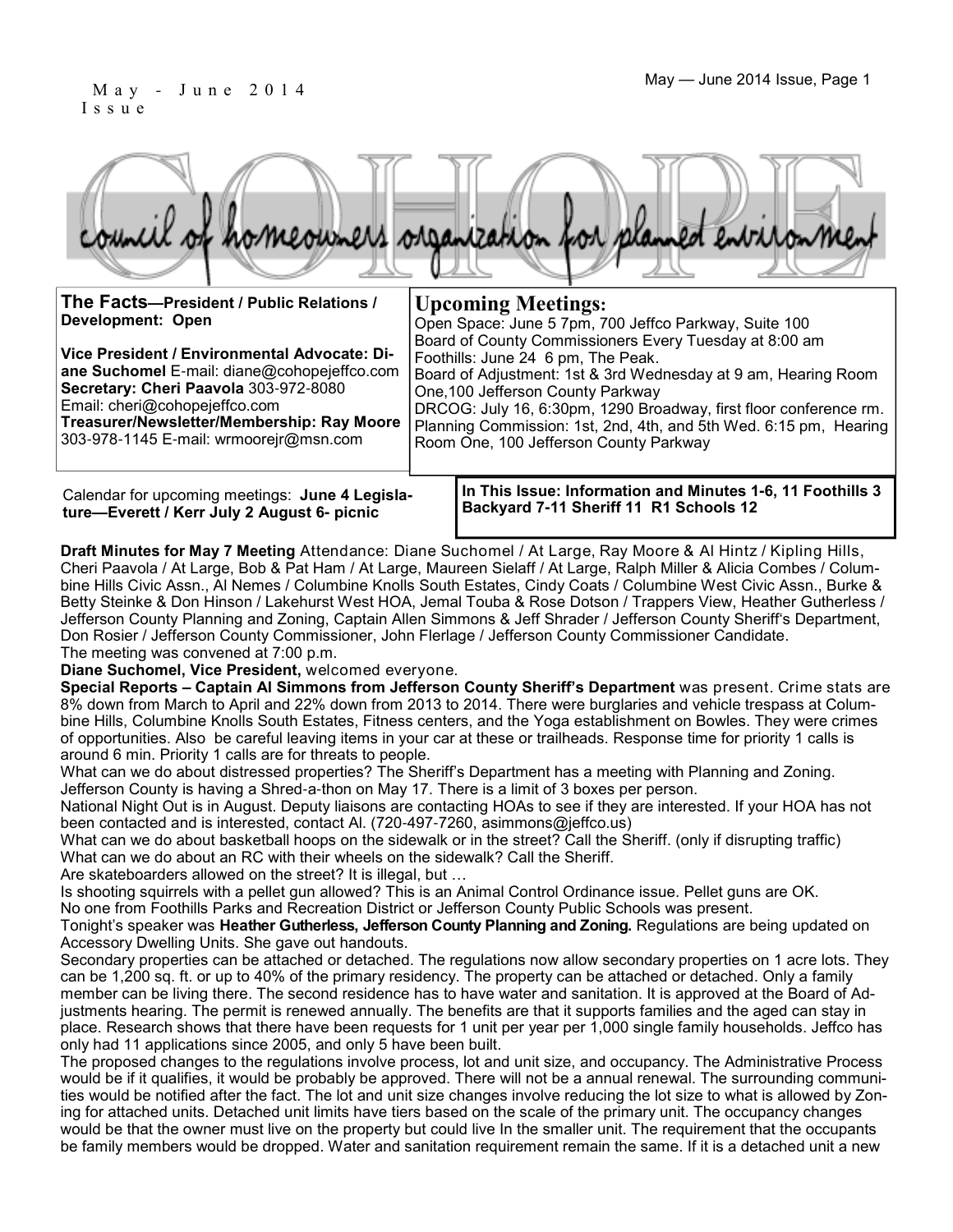water tap will be required. You cannot run it off the existing one.

Will covenants be impacted? The County doesn't/won't enforce HOA covenants or use the covenants as a criteria when considering permit issuance. If the covenants prohibit it it is up to the HOA to get involved. Will the senior exemption for property taxes be impacted? No as long as the senior remains on the property. The county has approved things in the past that was not allowed by HOA covenants. Could this lead to rental situations? Yes, when the senior moves out. Does each residence need a separate entrance? No. Does the requirement that the resident be a family member change? Yes. What is the approximate cost for putting in a Accessory Dwelling Unit? It runs between \$40K and \$400K. Is off street parking required? Yes, but it depends on the size or number of bedrooms. How long does it take to process? It takes 2 - 7 days including building codes and inspections. How does the detached unit affect residential limits? It counts toward limits. The tone of this presentation implies that this is a done deal. How can it be stopped? Go to the hearings. Make comments. Is checking for water and sanitation taps part of the inspection? Heather will ask.

They are compiling comments now. The second draft will be completed in June. There will be 2 hearings. The Planning Commission Hearing is in Aug.

Heather can be contacted at 303-271-8716 or hgutherl@jeffco.us.

**John Flerlage, Jefferson County Commissioner candidate**, spoke next. He lives in Columbine Knolls. He is a retired Marine and a pilot. He moved here in 1997.

Towns usually have strong identities. Unincorporated areas usually do not. He thinks that problems should be solved locally. We need a long range plan that is strategic and integrated. The economy is improving. Property values are improving. His focus is property tax, transportation, Sheriff's department, and rehabilitate juveniles. Incumbents are disconnected.

Where does he stand on the issue of medical marijuana? The restrictions and regulations are in place. There is a study going on. It is good for tax revenues. It is bad for the increased drug use and problems with edibles. John wants to wait for the study before he decides.

**Don Rosier, Jefferson County Commissioner incumbent candidate**, spoke next. He is a 3rd generation Coloradoan. We are not out of the recession yet. Property taxes are still down. They have an Economic Development Plan. They paid for a contract to do this. They are using it. They have been attracting businesses. Every day 100,000 people leave Jefferson County for work outside the county. He participates in Colorado County Inc. where they go over mutual interests. He is on many boards. Being County Commissioner is his only job.

Amendment 64 decriminalized have 1 oz. of marijuana. It also gave the rest of the options to local communities. There is no data on the cost impacts. He supported a State wide Marijuana Task Force.

The West Metro 1.5 mil levy increase failed. Would he ever support a mil levy increase? Yes if it is justified, but he would notify us first.

Why are property taxes more? Commercial property assessments are down, so since they are taxed at a higher rate the residential properties have to make up the difference..

Several towns have tried to annex Southwest Plaza. They can't. Flag Pole Annexations have to be approved by the County Commissioners. Starbucks was annexed by Lakewood, but that did not stand up in Court. They have long term Land Use Plans and Open Space Plans. However if a city annexes an area, they can change the zoning. In the case of a business, the property owner votes.

**Jeff Shrader, Jefferson County Sheriff candidate**, spoke next. He grew up in Jefferson County. He has 2 daughters and 2 granddaughters. He wants the County and schools to be safe. He has been in the Sheriff's Department for 30 years. He has been in leadership positions for 25 years. He has been in a leadership role in every department. He has proven leadership experience. The Primary Election ballot should be sent out on June 2. It needs to be returned by June  $24.$ 

The issue of attrition needs to be solved. They have streamlined leadership ranks. 15 Deputy Sheriff positions have been reclassified as Civilian Correction positions. That frees up those Deputies for patrol. He is now overseeing Special Projects for the Sherriff. They are upgrading the central systems at the Sheriff's Headquarters and adding a crime lab. They were \$1M over budget so they had to prioritize.

He is a supporter of the Second Amendment. He asked for our vote.

**Reports from Officers\** Roll Call was taken. We had 13 members present and we have a quorum.

**Winnie Burdan, President,** was not present.

**Ray Moore, Treasurer,** was present. We have \$2,05.64.

It was moved that we participate in the Summerfest Festival in September. It passed after discussion

**Cheri Paavola, Secretary,** was present. The Minutes for April were approved with one change. The item from the Columbine Knolls South Estates newsletter that was included needs to be removed.

#### **Diane Suchomel, Vice President,** was present.

May 14th there is a hearing on rezoning to reduce density at C-470 and Alameda.

The West Metro Mil Levy failed. The new Board Members are Cassie Stenstrom, Marta Murray, Tony Gonzalez, and Michael Munden.

The meeting of the RAB is May 8 at 6:00 at The Peak. This is about the former Air Force plant on the Lockheed Martin property. The final meeting will be at some time in the future.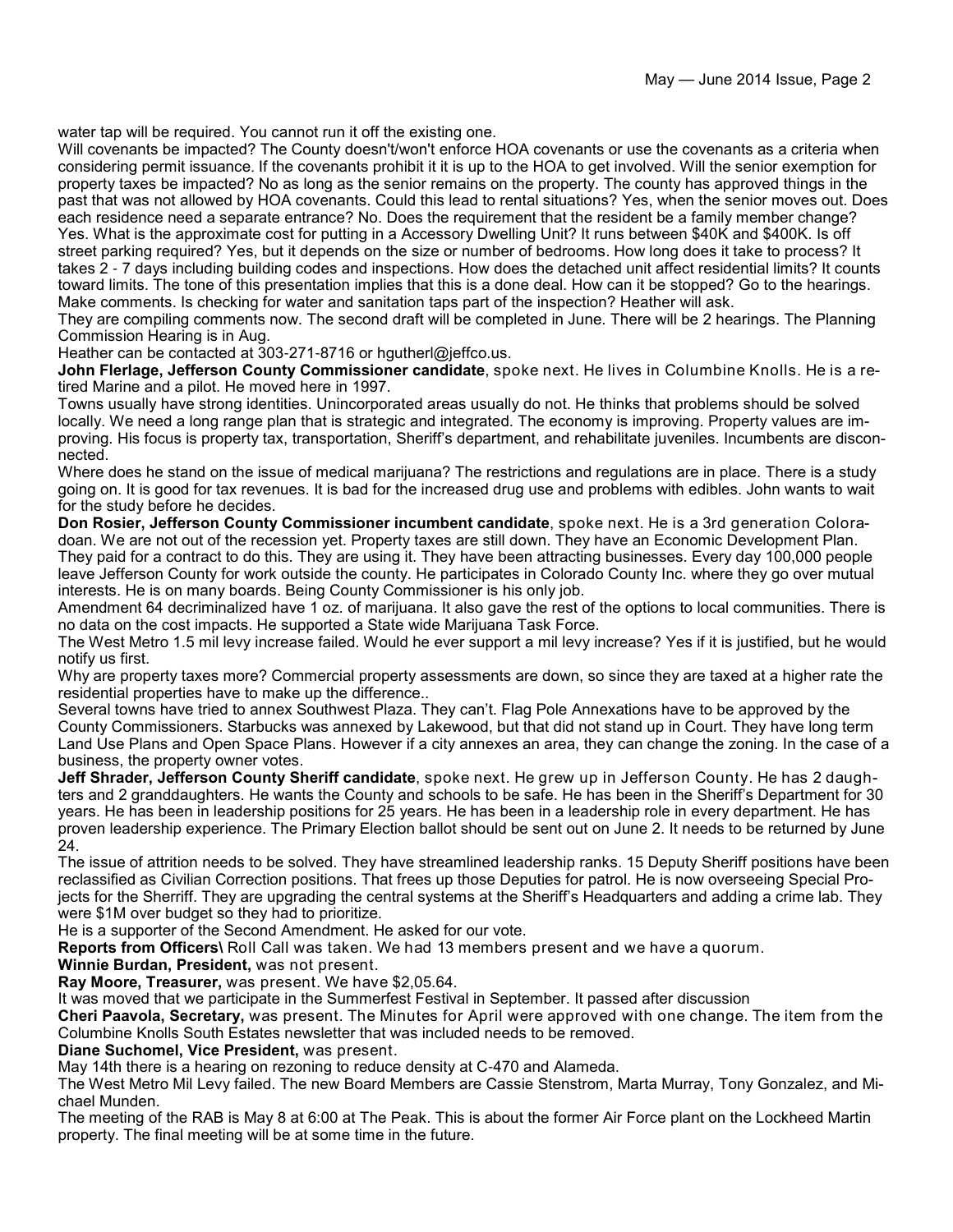Diane will get the information in the Voice and Your Hub corrected.

Elections for President and Secretary should have been in April. So we will hold them now. There were no nominations for President. The position is open. Cheri Paavola has reelected as Secretary.

**Old Business\** The petition to increase the number of commissioners in Jefferson County to 5 has until June. **New Business** None.

#### **Announcements None**

We adjourned at 9:15 p..—*Cheri Paavola, Secretary*

| COHOPE Treasury Activity: May 2014 Beginning Balance May 7, 2014<br><b>Deposits</b>                  | 2013.48<br>40.00 |
|------------------------------------------------------------------------------------------------------|------------------|
| Columbine Hills \$40<br><b>Withdrawals</b>                                                           | 34.03            |
| May newsletter \$7.84 Cohope website (May15 to Aug 15) \$26.19<br><b>Ending Balance June 4, 2014</b> | 2019.45          |
| <b>W R Moore, Treasurer</b>                                                                          |                  |

**Foothills Park & Recreation District** Kate Dragoo Communications & Marketing Specialist (303) 409-2525; kate@fhprd.org

**Outdoor Pools opening, \$3 admission** Kick off your summer at Foothills Park & Recreation District's outdoor pools and enjoy \$3 swim admission per person on opening day! Pools opening on Saturday, May 24 are Weaver Hollow Pool (12750 W. Stanford Ave.) and Deer Creek Pool (8637 S. Garrison St.). Opening the following week on Saturday, May 31 are 6th Avenue West Pool (400 Holman Way) and Columbine West Pool (7046 S. Webster St.) Foothills offers a wide range of open swim hours as well as classes for all ages and abilities. A great way to save money during the summer months is to purchase a Summer Fun Pass, valid May 1 – Aug. 31 and available for purchase at all Foothills facilities. For more information on classes and passes visit www.ifoothills.org or call 303.409.2100 **Foothills Community Entertainment** Celebrating 24 years of FREE concerts! Foothills Park & Recreation District is proud to offer FREE Foothills Community Entertainment to our District residents and the residents of South Jeffer-

son County thanks to our sponsors Hurricane Grill & Wings, Walmart Neighborhood Market, K12, Scientific & Cultural Facilities District (SCFD) and Music Go Round.

Performances are family friendly and held in Clement Park (7306 W. Bowles Ave. Littleton, CO 80123) at the Grant Family Amphitheater. Bring blankets or lawn chairs, parking is free, glass containers are prohibited, dogs on leash welcome. Street Eats 5280 is the official food vendor selling food at all Thursday shows. www.ifoothills.org/concerts

**JUNE concerts** Thursday, June 5, 7-8:30 p.m. – My Blue Sky, Tribute to Allman Brothers Music

Thursday, June 12, 7-8:30 p.m. – Party of Peasants (Bluegrass)

Thursday, June 19, 7-8:30 p.m. – Moors and McCumber (Americana/Blues)

Saturday, June 21, 6-8 p.m. – Battle of the Bands

Thursday, June 26, 7-8:30 p.m. – Littleton Drum Studio's local talent showcase

**Pool Parties at Foothills Pools** Cool off at Foothills Park & Recreation District's June pool parties. Admission fee is only \$3 per person during pool party hours. Organized games, activities, food and prizes will be happening at the following locations and times:

Saturday, June 14, 1-3 p.m. – Pool Party at Lilley Gulch Recreation Center (6147 S. Holland Way, Littleton 80123) Saturday, June 21, 11 a.m. – 1 p.m. – Pool Party at Columbine West Pool (7046 S. Webster St. Littleton 80123) Saturday, June 28, 12-2 p.m. – Pool Party at 6th Avenue West Pool (400 Holman Way, Golden 80401)

For more information, call 303-409-2100 or visit www.ifoothills.org/events

**Father's Day Special, June 15** All dads swim free during open swim hours when accompanied with their child (ren) at Foothills Park & Recreation District's indoor and outdoor pools on Sunday, June 15, 2014. Open swim hours vary at each site, call for hours. For more information call 303.409.2333 or visit www.ifoothills.org/events.

6th Avenue West Pool (400 Holman Way, Golden 80401)

Columbine West Pool (7046 S. Webster St. Littleton 80123)

Deer Creek Pool (8637 S. Garrison St. Littleton 80128)

Lilley Gulch Recreation Center Pool (6147 S. Holland Way, Littleton 80123)

Ridge Recreation Center (6613 S. Ward St., Littleton 80127)

Weaver Hollow Pool (12750 W. Stanford Ave., Morrison 80465)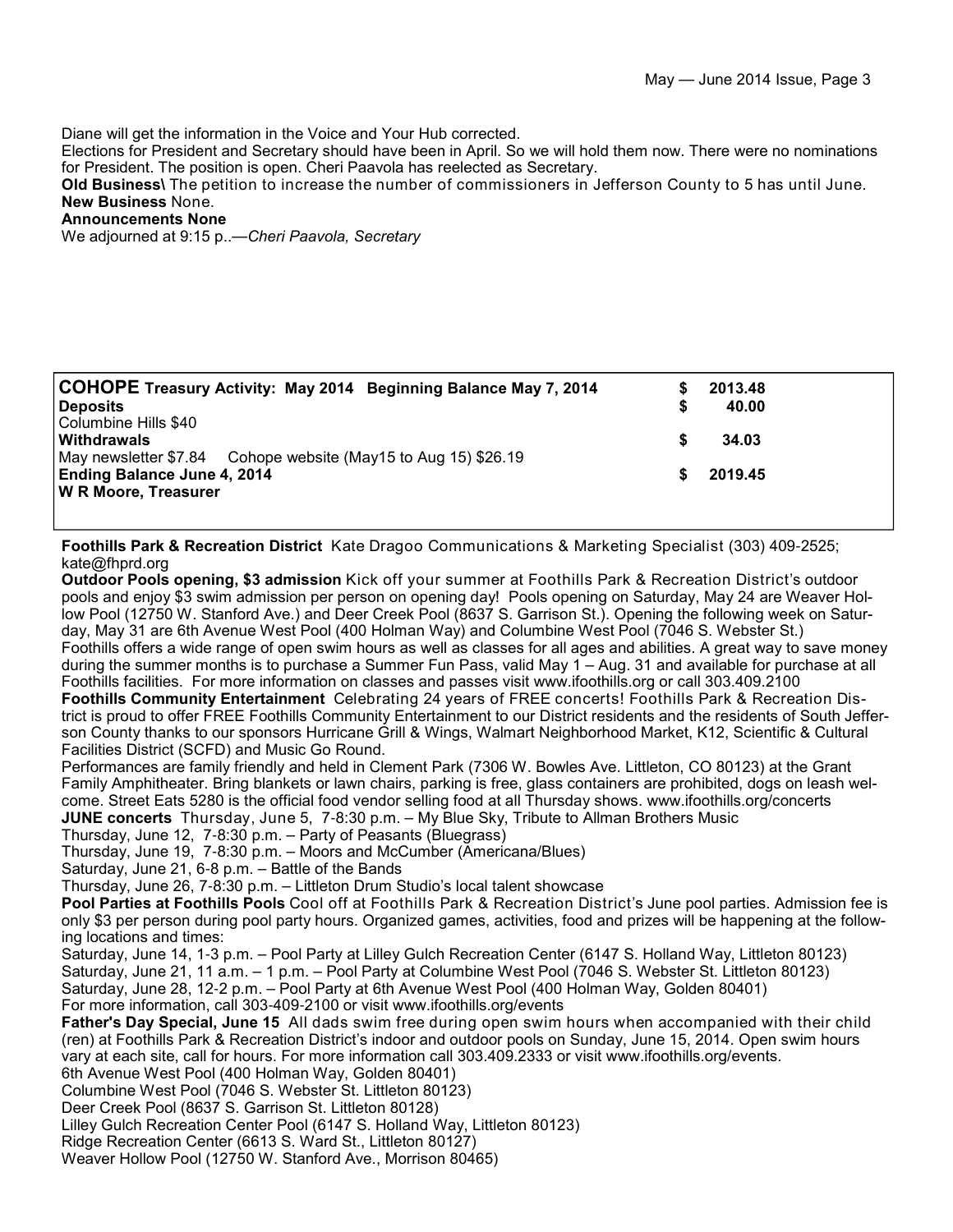Colorado 2014 bills Bill Summary/Title SB173 Offer Hepatitis C Screening Testin SB174 Prosecution Fellowship Program SB188 Species Conservation Trust Fund Project List SB179 Flood Debris Cleanup Grants SB011 Colorado Energy Research Authority SB150 School Counselor Corps Grant Program SB092 Insurance Fraud Crime SB169 Office Of Information Technology Reports To GA SB202 Funding For Energy Efficiency In Schools SB143 Payment Of Appeals Nursing Facility Cash Fund SB073 Brownfield Contaminated Land Income Tax Credit SB115 State Water Plan Public Review & GA Approval SB156 Public Benefit Corp Must File Annual Reports SB046 Local Firefighter Safety Grant Program SB189 FY14-15 Controlled Maintenance Trust Fund Transfer SB183 Business Incentive Agreement Maximum Term SB168 Teacher Salaries At CO Sch For Deaf & Blind SB171 New Energy District Finance Water Conservation SB157 DMVA Commission Report Value US Mil Activities SB008 Create Wildfire Information & Resource Center SB132 Fallen Soldier License Plate Combat Zone SB164 CO Aerial Firefighting Fleet Aircraft Acquisitions HB1327Measures Expand Deployment Communication **Networks** SB161 Update Uniform Election Code Of 1992 HB1034 Wine Packaging Permits SB165 K-12 Academic Growth Performance Eval 2014-15 SB158 Recall Elections How Conducted & Align Article XXI SB160 Transitional Living Program For Brain Injured HB1302 Add Judgment Remedy In Fraudulent Transfer Action HB1203 Funding For Digital Trunked Radio Sys Maintenance SB027 Judicial Dept Background Checks HB1193 Research Retrieval Fees Public Records Under CORA SB135 Repeal Firearms Purchases In Contiguous States SB114 Student Access To CSU Global Campus HB1342 Transfers Of Money Related To Capital Construction SB146 Use Local Traffic Info For CDOT Speed Limit Study HB1335 Contributions To Candidates Not Major Pol Parties SB001 College Affordability Act HB1336 2014-15 Long Appropriations Bill HB1045 Breast & Cervical Cancer Treatment<br>HB1299 Motor Vehicle Age Salvage Brand Motor Vehicle Age Salvage Brand HB1107 Electronic Tax Notices HB1286 Treasurer Loan Gifts Governor Receives For Display HB1092 Create CO Youth Conservation Corps Tax **Checkoff** HB1176 Emissions Program Audit Cycle<br>HB1289 Beinvest Government Moneys F Reinvest Government Moneys FDIC Insured Accounts HB1277 Military Family Relief Fund Eligibility HB1337 Increase The General Fund Reserve<br>HB1254 Init HOA Transfer Fees & Late Pavi Limit HOA Transfer Fees & Late Payment **Penalties** HB1057 Fraud Investigators Unit Surcharge Report HB1141 Confidentiality Social Security Numbers HB1186 Release Medical Records To Third Parties And Fees HB1100 Motor Vehicle Title Branding HB1340 State Toxicology Laboratory HB1341 Department Of State Cash Fund Repayment Transfer HB1282 Insurance Transactions In A Foreign Language SB018 Prohibit Nicotine Product Distribution To Minors HB1047 Remove Booking Photographs From Internet SB028 Expand Electric Vehicle Charging Station Grants HB1195 Diversion Of Insurance Premium Taxes To Cash Funds SB054 Alcohol Beverage License Suspensions Fines HB1142 Prohibit Electronic Sale Of Lottery Tickets HB1210 County & Agency Agreement Fire Costs On State Land HB1206 Modify Charitable Solicitations Act SB017 Limit Use Of Ag Water For Lawn Irrigation HB1136 Regulation Of Continuing Profl Ed SB109 Use Of Prevention Early Detection & Treatment Fund SB119 Decriminalize Prohibited Practices For Lobbyists SB022 Community Development Financial Institutions SB098 Crimes Against At-risk Elders SB058 GED Or High School Equivalency Examinations SB110 Recommendations For Financing Capital Construction HB1274 Modify State Bank Management Limitations HB1271 Mental Health Duty To Warn Target Entities HB1105 Tax Exempt Gas Sales Between Gov Entities HB1148 Victims' Rights Act Cleanup HB1182 Public Ed Accountability 2015-16 School Year HB1160 Divisible Load Overweight Vehicle Permits HB1265 Bingo Raffles Reorganization Cleanup HB1184 Elect Pueblo Conservancy Dist Bd Flood **Mitigation** HB1152 Passive Surveillance Records SB120 State Employee Workers' Comp Account Approp HB1223 Reclassify Dolores County As Category V County SB102 Employment Opportunity Act Financial Institutions HB1208 Authorizing Multi-district Administrative Units SB055 Vehicles Subject To Daily Rental Fee Raise Cap Oil Gas Conservation & Env Response Fund HB1079 Monetary Amount Limited Offering Securities HB1082 Life Insurance Notice Of Cancellation SB137 Certification of Workers' Compensation Forms HB1171 Medical Evidence In Sexual Assault Cases Rules SB104 Disputed Payments Of Tobacco Settlement Moneys HB1183 Veterans Full Employment SB009 Disclose Separate Ownership Mineral Estate HB1169 Sunset Volunteer Firefighter Advisory Committee SB060 CDOT Training For Flagpersons HB1060 Allow Cities To Compensate Planning Commissioners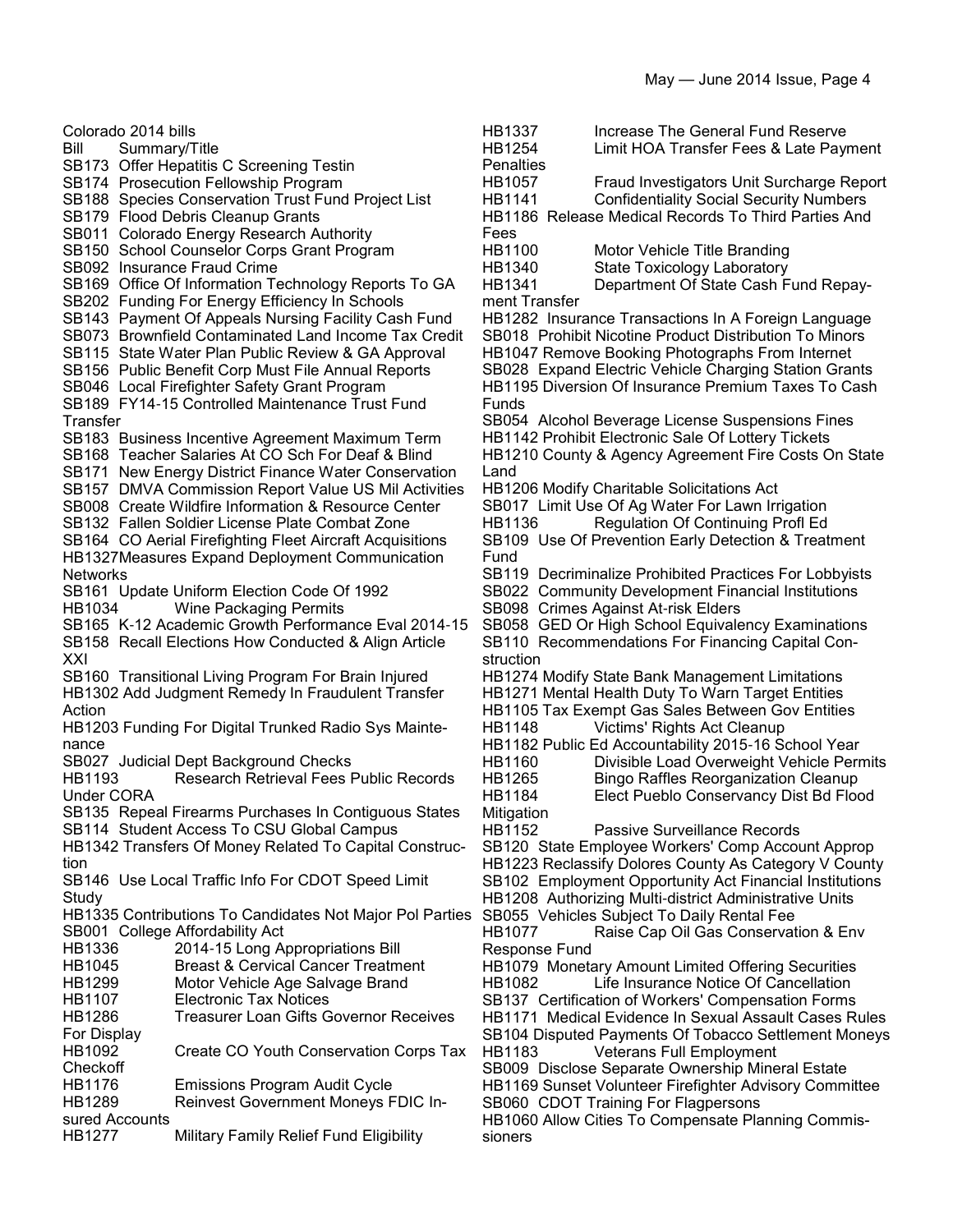SB106 Appropriations From Local Gov Permanent Fund HB1188 Use Of Outdoor Advertising Program Revenues HB1163 Clarify Enterprise Zone Investment Tax Credit Cap

SB080 Statutory Prop Valuation Arbitrator Qualifications SB149 Private Occupational Schools Standards

HB1125 HOAs Publish Member Info With Permission SB062 Reinstatement Of Parent-child Legal Relationship HB1256 Higher Ed Employment Contracts For Librarians SB142 Pesticide Inspection Water And Wastewater Systems

HB1177 Meetings Bds Of Commners Larger Counties SB063 Mandatory Review Of State Agency Rules HB1103 Securities Criteria Legal Investment Public Funds HB1129 State Provide Utilities Facility Info To Local Gov

SB095 Pharmacies Compounding Drugs For Hospitals HB1191 Hit And Run Medina Alert Program

HB1065 Motor Carrier Transp Self-indemnity Contracts Void

HB1172 DPS DOC Background Check Process

SB121 Assistance To Loc Gov After A Disaster Emergency

HB1293 FY 2014-15 Legislative Dept Appropriation Bill SB059 Statute Of Limitations Crime Related To Sex Crimes

SB096 Veterans Community Living Centers In Colorado SB097 Immunity Pub Agencies Ins Wildfire Mitigation HB1224 Service-disabled Veteran Owned Small

Bus Set Aside

HB1052 Ground Water Management Dist Enforcement Auth

SB138 Civil Immunity For Volunteers At Emergencies

HB1215 Fed Home Loan Bank Rights In Collateral Of Insurer

SB052 Soil Erosion County Board Of Commissioners

SB048 Update Mortality Table Civil Actions

SB076 New Limited-impact Mining Permit Category

SB107 Continue Gifts Grants & Donations For Dept Of Law

- SB039 Preveterinary Emergency Care For Dogs And Cats
- SB047 Wildland Firefighters Death Benefit Payments

SB083 County Payment Of State Property Reappraisal Costs

- SB031 FPPA Old Hire Plans
- SB105 Stop Water Cash Fund Transfers To General Fund

SB108 Target Reserve For DPA Revolving Fund

SB024 FPPA Volunteer Firefighter Plans

SB112 Pub School Cap Constr Assistance Fund Approp SB043 Greenhouses & Nurseries Other Ag Prop

HB1122 Keep Legal Marijuana From Those Under 21

HB1229 Retail Marijuana Fingerprint Check Local Authority HB1050 Increase In Judges In 18th Judicial District

HB1190 School Dist Financial Capacity Cap Constr Grants

HB1174 Sunset Continue Natural Areas Council HB1112 Authorize Clerks To Redact Social Security Num-

bers

HB1121 County Highway Contract Bid Notice Requirements

HB1074 Allowable Expenses Renting Tax Exempt Property HB1051 Dev Disability Services Strategic Plan

HB1073 Recording Of Deeds & Other Legal Documents HB1022 Child Care Assistance Authorization Period HB1083 Acute Treatment Units Stock Medications HB1018 Tax Profile & Expenditure Report<br>HB1099 Optometrists Prescription Drug Ar **Optometrists Prescription Drug Authority** HB1166 Renewal Of Concealed Handgun Permits HB1241 Suppl Approp Dept Of Local Affairs HB1146 Prohibit Greyhound Racing HB1024 Designate Claret Cup Cactus As State Cactus HB1086 Legal Notice Statewide Web Site HB1056 Collector Item Motor Vehicle Emission Inspection HB1059 No Disorderly Conduct For Blanks Fired At Funerals SJR004 Water Projects Revolving Fund Eligibility Lists HB1035 Restitution Collection Deferred Judgment HB1111 Retirees On Mun Vol Firefighter Pension Boards HB1236 Suppl Approp Dept Of Health Care Policy & Fin SB067 Medical Assistance Program Align With Federal Law HB1248 Suppl Approp Dept Of The Treasury HB1078 Changes To Resolve Education Rule Conflicts HB1233 Suppl Approp Dept Of Corrections<br>HB1247 Suppl Approp Dept Of State Suppl Approp Dept Of State HB1252 Intellectual & Dev Disab Services System Capacity HB1232 Suppl Approp Dept Of Agriculture SB025 Wastewater Treatment Small Communities Grants HB1243 Suppl Approp Dept Of Personnel & Adm HB1238 Suppl Approp Dept Of Human Services HB1081 Motor Carrier Safety Fund HB1235 Suppl Approp Offices Of Gov, Lt Gov, & OSPB HB1234 Suppl Approp Dept Of Education HB1249 Suppl Approp Dept Of Capital Constr HB1237 Suppl Approp Dept Of Higher Ed HB1242 Suppl Approp Dept Of Natural Resources<br>HB1240 Suppl Approp Dept Of Law Suppl Approp Dept Of Law HB1251 School Finance FY 2013-14 Adjustments HB1244 Suppl Approp Dept Of Public Health & Envir HB1004 CDPS Emer Mgmt Entities & Disaster Assistance HB1239 Suppl Approp Judicial Dept HB1250 School Dist Payments For Floods & Total Program HB1031 Nonconsensual Tow Motor Vehicle SB019 Status of Taxpayers Who May File Joint Returns HB1245 Suppl Approp Dept Of Public Safety HB1246 Suppl Approp Dept Of Revenue SB004 Community College Four-year Programs SB026 Div Water Resources Remove Printing Requirements SB007 County General Fund For Road & Bridge Flood Damage HB1020 Combine County Assessor Reports On Taxable Prop HB1053 Consistent Requirements Pediatric Dental Benefits HB1027 Plug-in Electric Motor Vehicle Definition HB1164 Nonpartisan Elections Not Coordinated

County Clerks Enactment Of 2013 CRS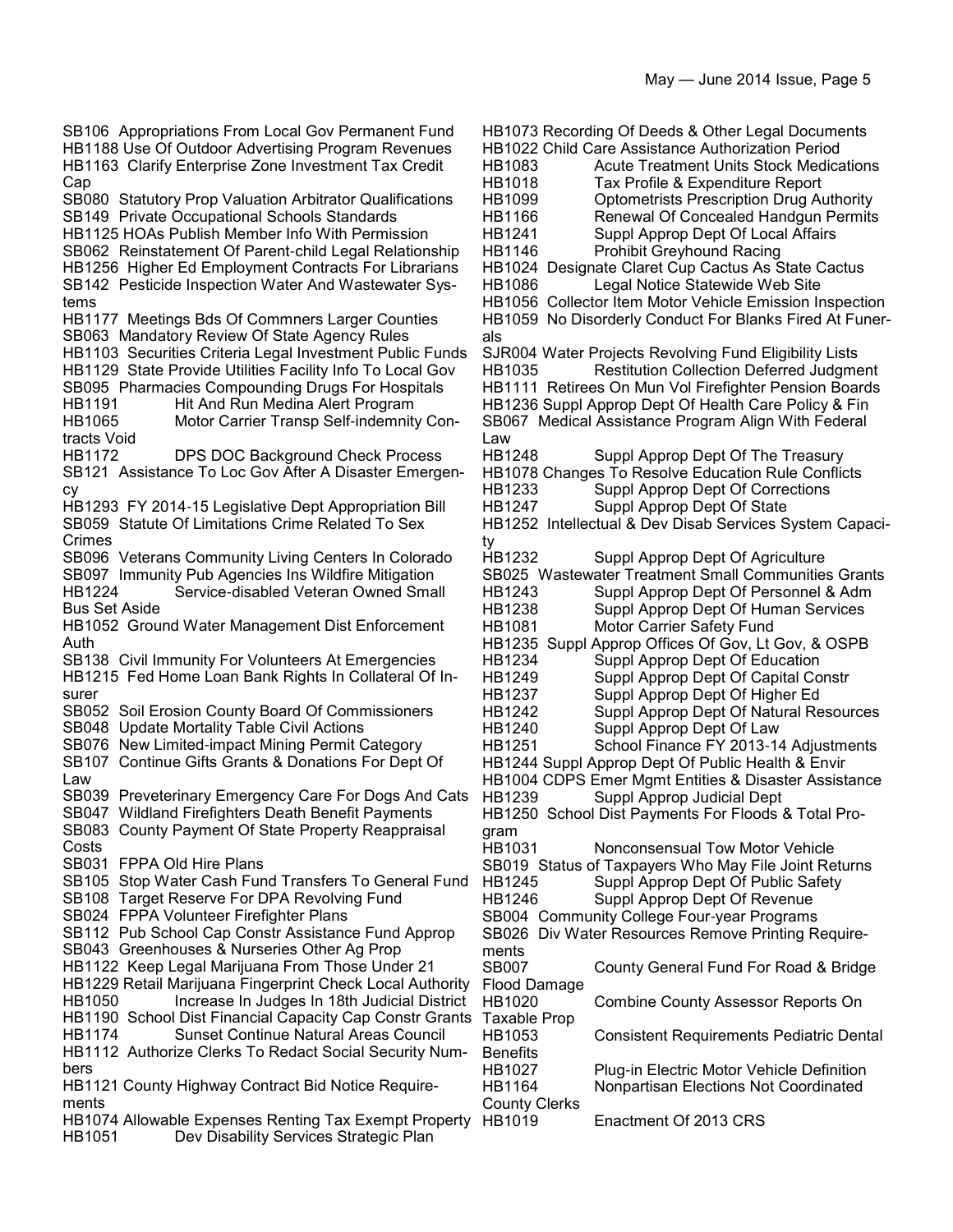To get more details on a bill go to http://legiscan.com/CO/legislation?page=3&status=passed or to the Colorado legislature website: http://www.leg.state.co.us

**Oh No! You just received a Zoning Violation, now what?** — Michael Chadwick, Jeffco Zoning Administrator Many people are confused, afraid and upset when they receive a zoning violation, and the penalty language on the violation form can be quite intimidating. If you have received a zoning violation the most important step for you to take is to call or email the inspector whose name, email and telephone number are listed on the form. The inspector will be able to describe the best steps to take to correct the violation, or can refer you to the people within the Jeffco Planning & Zoning Division that will best be able to assist you.

So what exactly is a zoning violation and why did you receive one in the mail? The Jefferson County Zoning Resolution is a permissive document, which means the various zone districts describe what uses are allowed, but does not tell you what isn't allowed. One of the zoning violations that is most frequently issued is for an inoperable/unlicensed vehicle being stored on residential property. As an example of the permissive nature of the Zoning Resolution, only heavy industrial zone districts allow the storage of inoperable/unlicensed vehicles, residential zone districts do not.

Well, I received a zoning violation, and there is no way I can correct the violation in 10 days.

That is exactly why it is so important to contact the inspector as soon as you receive the notice. By contacting the inspector you may well be able to make arrangements to have more time to correct the violation, and can possibly avoid the fines that can be assessed if the zoning violation is taken to county or district court.

Do county Inspectors just drive around looking for violations?

No they do not. The zoning violation program is a complaint based system, unless an inspector witnesses a situation that poses an imminent threat to public safety. Planning & Zoning staff accept complaints of alleged violations via telephone at 303-271-8725, via the internet or in person at our counter. We do not accept anonymous complaints, and we collect the information from the caller should the inspector require additional information about the complaint. Although the information is collected, it is not shared with anyone and knowing "who" made the complaint doesn't aid in correcting the violation.

Why is there a zoning violation program anyway?

The intent and purpose of the Zoning Resolution is to promote public health, safety and welfare. By having a zoning enforcement program we are meeting the purpose of Zoning Resolution by protecting property values, and ensuring that all citizens have the opportunity to enjoy a healthy and happy community.

*(From Jeffco website)*

#### **Don't Miss Senior Law Day in Jefferson County**

(Golden, CO – May 15, 2014) The Jefferson County District Attorney's Office is hosting its 4th Annual Senior Law Day on June 7, offering educational seminars for seniors and for adults who may be facing challenges with their aging parents.

There are 15 valuable workshops, including topics such as: The "Aging Brain"; Medicare Issues; Investment Fraud; Wills/Trusts; End of Life Issues; Powers-of-Attorney, Conservatorship and Guardianship; Reverse Mortgages; and Identity Theft. Attorneys and representatives from a variety of community resources will be available to answer individual questions. "Ask-an-Attorney" offers free 15-minute consultations.

 "Our population is aging and older adults will be facing complicated issues," says District Attorney Peter Weir, "This information can change the quality of life for seniors and their adult children."

Senior Law Day is Saturday, June 7, from 8:00 a.m. - 2 p.m., at the Faith Bible Chapel, West Campus, W 63rd and Ward Road, Arvada, CO 80004. KUSA's Chris Vanderveen will serve as emcee for the day.

Registration is only **\$10** and includes a continental breakfast, lunch, and the new Colorado Senior Law Handbook, a publication of the Colorado Bar Association. Lunchtime music will be provided by Runaway Express. Payment must made by check, credit card or money order.

For more information, or to register, contact Cary Johnson at 303-271-6970 or csjohnso@jeffco.us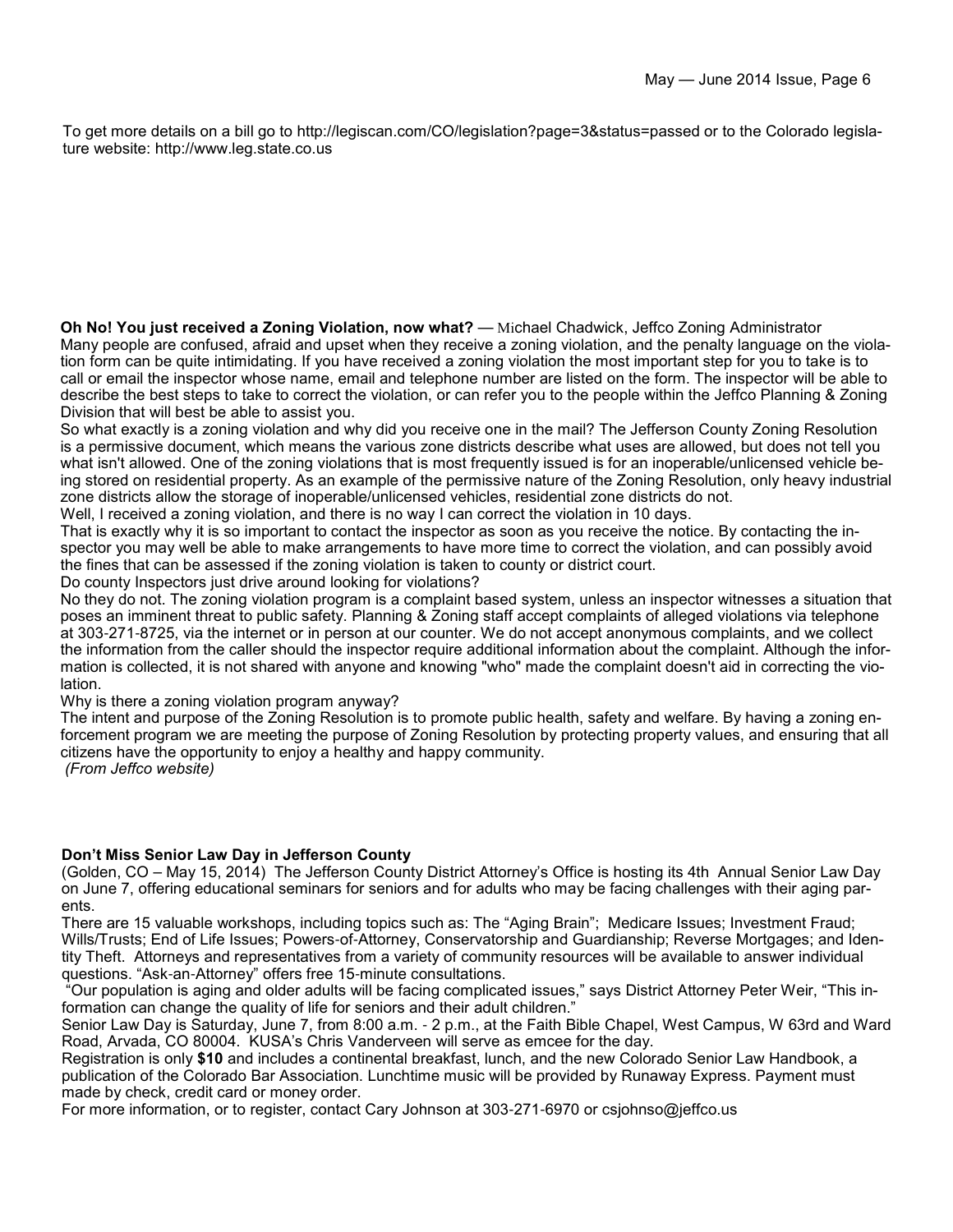# **THE BACKYARD**

## Columbine Hills News

**2014 April Board Meeting** There were five board members and three homeowners in attendance.

Annual Meeting: Nominations and voting conducted for board positions and officer positions. Motions were made and passed to elect Randy Montgomery President. Motions were made and passed to elect Ralph Miller, Michaelle Otto, and Michael Hochhalter to the board of directors.

**Treasurer Report:** Treasurer's report was heard and accepted.

**Old Business:** Discussion of the location of new entrance sign at So. Kendall Blvd and Platte Canyon resulted in board members looking at the location after the May meeting. There were discussions on organizations that may be able to do engraving on the stone once it is in place. Some residents have already donated money toward replacing the entrance stone.

Park benches donated by Modern Woodman have been installed at the new playground. Bike racks and landscaping boulders are in place, plants are coming up. Seniors: Great project to volunteer for–helping in the park with maintenance of the xeriscaping.

**New Business:** News about Kiwanis Club activities / meetings may soon be posted in the newsletter. Maintenance of the Kendall Blvd. Islands was discussed. Seems there are some residents near there that are doing some pruning and clipping of overgrown shrubbery.

One resident has volunteered his truck to accept electronics to deliver to a recycle place located in Littleton. Roberts Deli has an "info packet" you can pick up to see what items are acceptable.

The Community Garage Sale has been scheduled for June 6th and 7th. The Columbine Hills Civic Association will get notices posted in the 'Your Hub" section of the Denver Post and on Craig's List. Some banners and signs will be posted. The residents will be responsible for putting up their own signs to direct traffic to their location. There will be no map with addresses given out. Residents are on their own.

Vision clearance notification letters will be going out. These locations are mainly arterial and minor arterial street corners with STOP signs and shrubbery over the sidewalk.

Meeting adjourned at 10:30 a.m.— *Secretary, Randy Montgomery*

### **Columbine Knolls South II REVIEW**

*From* **President's Corner** What a nice Spring we are having! I just returned from a run around the neighborhood and enjoyed the flowers, flowering trees and bushes. They all look great! Thanks to everyone who has made that extra effort to keep their property in such terrific shape. The entire neighborhood benefits!

The HOA Board of Directors had a very productive meeting in April and discussed some pretty interesting issues. It's always great to see friends and interested neighbors attend our meetings. Be sure to read the minutes of the meeting to see what was discussed. Each member of the Board of Directors takes their role very seriously and strives to make decisions carefully in accordance with the CKSII Protective Covenants and CKSII Homeowners' Association Bylaws. Both of these documents can be found on our website at www.cksii.org.

The Landscape and Welcome Committees have been busy working on their respective projects. The Landscape Committee, headed by Bob Pellegrini, contacted our Landscape Committee volunteers, Stephanie Haberkorn, Debbie Opperman, Mary Kalney, Jay Seifert and Donna Tellschow to do our annual Spring Cleanup at the South entrance off Chatfield Ave. Thanks goes out to the other volunteers that I may have not mentioned. The welcome committee that includes Jennifer Blake, Dana Mohr, Susan Brouillet and myself are all set and welcoming our new neighbors. The Board is excited about the work both committees are doing!

The Community Garage Sale, June 6th & 7th is coming up soon! We will post signage. So take advantage to recycle some of your stuff and meet your neighbors!

Please keep in mind with more kids out playing and riding their bikes through our neighborhood to drive with caution. Hope to see you at our next board meeting. We always welcome guests!— *Jon Brouillet, President CKSII HOA*

*From* **Columbine Knolls South II Homeowners Association Board Meeting Minutes – April 8, 2014** Call to Order: President (Jon Brouillet) called to order the meeting at 7:00 pm. Board members Debbie Opperman, Jon Brouillet, Bob Pellegrini, John Schutt and Steve Kalney were in attendance along with Roger Borcherding of DARCO Property Management, and neighbors Tom and Donna Tellschow, Greg and Barbara Steward and Ron and Suzy Cunning.

Treasurer's Report: Debbie reported the HOA currently has 293 members. Discussion was held on how to best collect delinquent HOA assessments. Debbie will coordinate with our Property Manager to resolve.

ACC Committee: Bob Pelligrini reported 6 requests, all approved, with 0 in pending status. Applications were for roofs, patio cover and front yard landscaping. Jon Brouillet provided exterior paint and stain samples from various manufacturers in 3-ring binders for homeowners looking for recommendations/suggestions. Bob Pellegrini will follow up with the ACC concern regarding a planned backyard structure.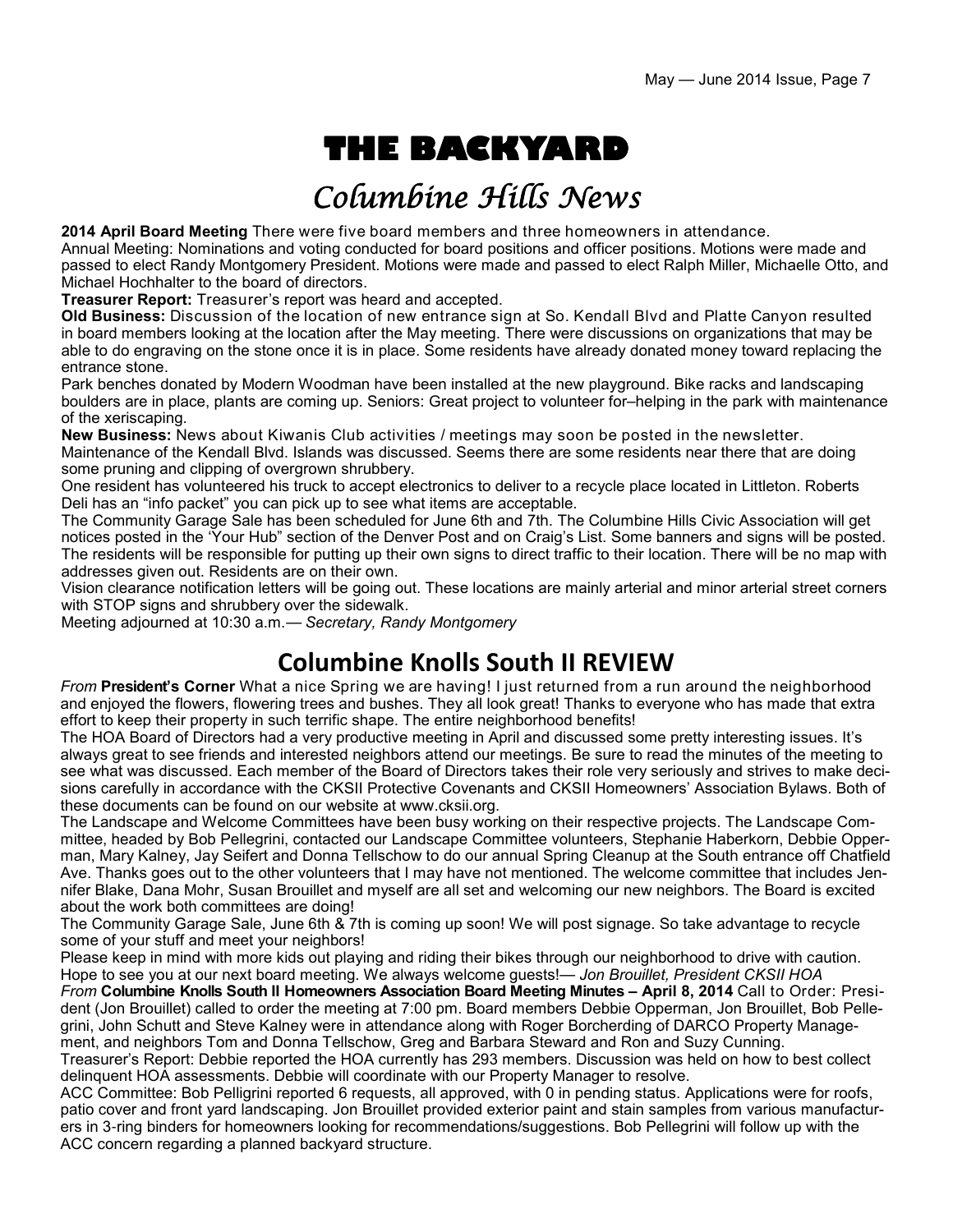Management Report: Roger Borcherding, managing agent: reported 2 inspections were completed. 11 notices or personal contacts were generated in March. Violations were for five screening issues; four for visible trash containers; one for a basketball hoop in street; and one for trash stored on driveway.

Landscape Committee: Bob Pellegrini: Landscape Chair reported that he will be contacting Landscape Committee volunteers for a Spring Cleanup and planting activity for the South entrance off of Chatfield Ave. Date for activity will be April 19th. All Volunteers are welcome!

Welcome Committee: Jon Brouillet reported that the Welcome Committee will be providing welcome baskets as needed that will include food and beverage items, applicable covenants, ACC form, Buyer/Realtor package, local vendor coupons, event calendar, Foothills Recreation Catalogue, etc.

New Business: Community Garage Sale, June 6th and 7th, Jon Brouillet and Jennifer Blake will provide signage and Steve Kalney will post Craig's List Ad.

The meeting was adjourned at 7:50 pm.

### Columbine West Civic Association Newsletter

**A Moment With The Board** At the April 8th CWCA meeting the Board conducted business as usual. A slate of Officers and Board members has been set. Annual elections will be at the May 13th meeting. Here is the slate for our May Election… Officers President: John Basila, Vice President: VACANT, Treasurer: Cindy Coats, Secretary: Gary McCombs, Board Positions: Betty Herrick, OPEN, Kathi Waite. Recycle/ Dumpster Day plans are coming together, the date will be June 14th, check out article this month for more details. Representatives from Shiloh House attended the April meeting and spoke to members about upcoming Shiloh House events and National Night Out. Remember if you have any suggestion of ideas, call the voicemail, drop an email, just contact us. Look forward to hearing from the community. Residents are encouraged to attend any monthly meeting the next one is May 13th, 7:00 p.m. at Dutch Creek Elem. Starting in June the meetings will be held at the Pool Pavillion, second Tuesday of the Month, with the time being 6:30p.

## The Leawood Rapporter

*From* **Leawood Civic Association Minutes April 8, 2014** The meeting was called to order at 6:30 p.m. Several Leawood residents were in attendance for the initial discussion regarding group home zoning concerns in the neighborhood. Michael Chadwick, Zoning Administrator for Jefferson County, was present. Michael provided those in attendance, with a packet of information specific to those current zoning concerns and zoning requirements within Leawood. He also explained the Colorado Statutes and discussed a zoning regulation change, currently in draft form, which will include changes to the criteria for Accessory Dwelling Units (ADU's).

After the closure of the zoning discussion, the LCA board and remaining Leawood residents continued with Volunteer Night. The following LCA board members were in attendance; Rhonda Eveleth, Mike Shaw, Paul O'Connor, Nancy Bock, Heather Hanley, Richard White, Debby Baker, JJ Scott, and Dan Perkins. Among the Leawood Residents in attendance were; Helen & Ike Nelson, Marilyn Mitchell, Linda Bush, Wendy & Dick Wadhams, Suzie O'Connor, Joanne & Stan Harms, Robert Jorgensen, Alisa Long, Mike Arnold, and Diane Spaulding.

Heather Hanley will begin sending the meeting minutes, via email, to board members for approval prior to their publication in the Rapporter.

The Election Resolution was completed and signed by the following LCA officers; Mike Shaw as President, Paul O'Connor as Vice President, Richard White as Treasurer, and Heather Hanley as Secretary. Each officer was elected for a 2 year term, ending on February 29, 2016.

Mike Shaw proposed that future LCA meetings be located at Leawood Elementary School, in place of the ReMax Office at Wadsworth & Bowles. The board voted in support of this location. All in favor. Meetings will be held at Leawood Elementary School beginning October 2014, based on availability. The community room will be rented for \$18/mos. by the LCA. Meetings will continue to be held at Leawood Park from May through September. Mike Shaw suggested extending the LCA meeting length by a half hour. The board voted for all meetings to begin at 7pm and end at 8:30 p.m. All in favor. This change is effective immediately.

LCA Memberships were briefly discussed. Paul O'Connor will update all LCA memberships and bring current membership information to the May meeting. Mike and Paul have completed a draft membership flyer. After a few revisions, this will be mailed out to each homeowner.

Volunteer opportunities were discussed for the duration of the meeting. Mike identified the following categories where the most support is needed; zoning/county (Bylaws/legal), Maintenance/ Beautification, Outreach, Events, and Communication. Both Board members and community members discussed how several committees could be formed within each category listed above. Possible neighborhood groups were presented such as a Neighborhood Watch and Crisis Planning. Individual positions available include; Web Master, Rapporter Editor and Membership Coordinator. A volunteer sign-in sheet was distributed to identify areas of interest and contact info. The plan is to have committees and groups formed over the next few months that will coordinate outside of LCA mtgs, but will have LCA support.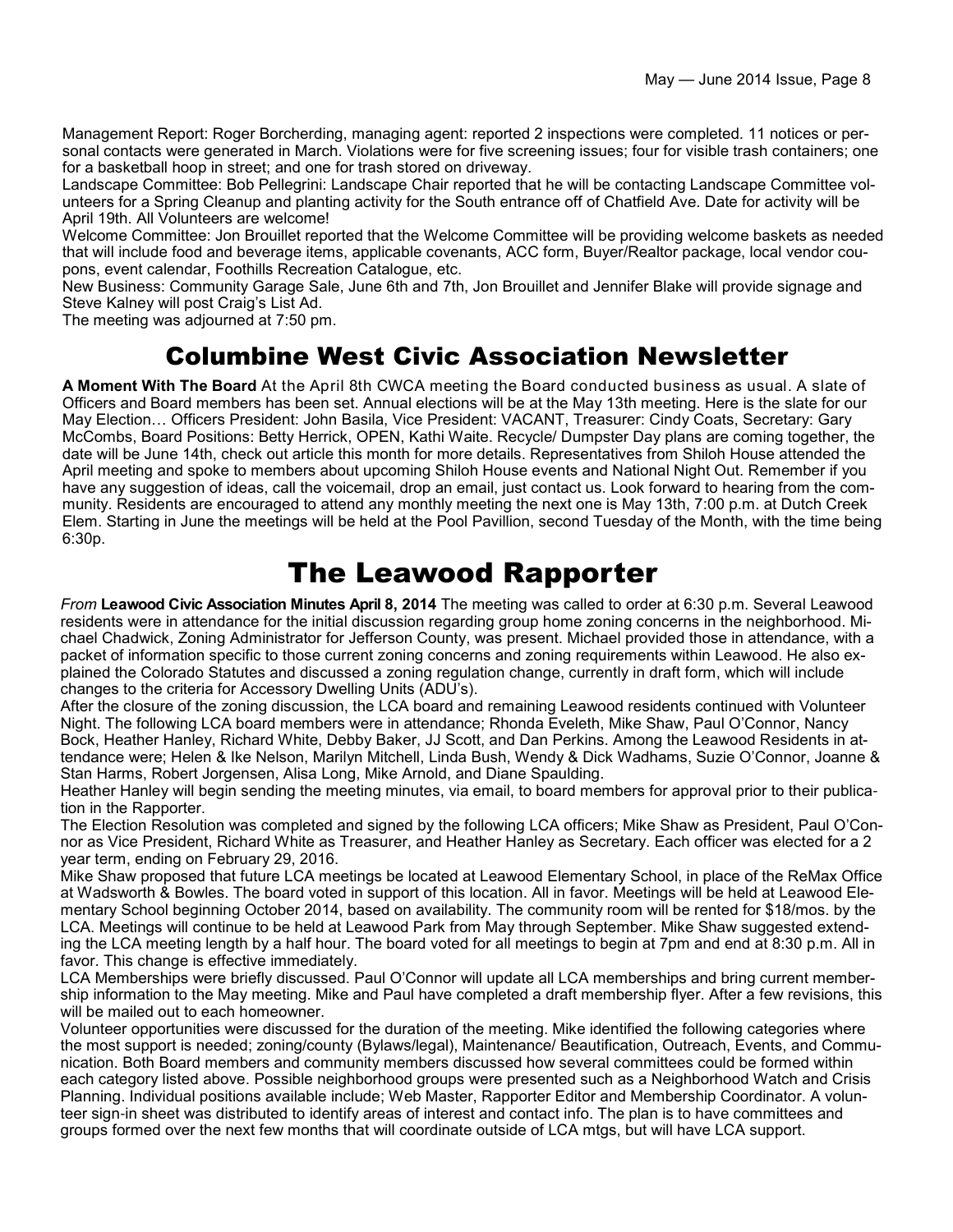Front Yard Parties (FYP) were briefly discussed. The first FYP will be in June. More information to follow. Please contact a board member at feedback@leawoodneighbors.com if you are interested in hosting a party this summer. Meeting adjourned at 8:37 p.m.

*From* **Leawood Metropolitan Recreation and Park District Minutes April 7, 2014** The meeting was called to order at 6:34 PM at Leawood Elementary School by President Kyle Sargent. Members present were: Donna Snyder, Linda Smith, Mibby Luedecke, Charlie Campbell, and Dave Padilla, Parks Manager. Residents – Charmaine Knighton, James Knighton, Rick Olsen, Matt Erichsen were also present. Invited guest Keith Wood from the Colorado State Forest Service was also present.

**Public Comment –** Two residents came to meeting to express concern again regarding not allowing bikes on the paths at Weaver Park. They reported speeding bikes and their concern for safety. A lengthy discussion ensued about size of paths for bike and pedestrian use. Another resident brought information related to his experience riding our paths and relation to others in the community. His information said we are consistent with other areas. The Board reiterated over all the years we are aware of, we have no reported incidents except the ones presented recently. The Board took action to address concerns, including having installed signage in Weaver Park similar to that used by South Suburban Parks and Recreation District. At this point, we plan to keep Weaver Park open to bikers and pedestrians. Please report any incidents. Note: Bikes are not permitted in Raccoon Park as our signage states. It is a walking nature park.

A resident whose home backs up to Raccoon Park expressed concern related to the trees marked to be removed. He came prepared with suggestions for adding new trees along with his request not to take out as many trees as the Forester suggested. The Board discussed the need to ensure safety of the residents who utilize the park, while also maintaining the aesthetics of the park and its riparian habitat. The Board agreed with the report that removal and replacement of trees should be phased in over multiple years. The Board will finalize action on the trees at the southeast end of Raccoon Park at the May 14 meeting. Trees overhanging the trail in the middle section of the park will be removed, and the safety pruning of all trees in the park will begin. There was also a request to add a second net at the tennis court. Dave will be adding that net soon.

**Treasurer's Report** – Tax revenue and ownership tax revenue income were reported by Donna. Invoices for the month include: United Site Services, doggie bags vendor, L & M, Waste Management, postage, Denver Water, audit expense, Columbine Courier for election cancellation notice, Dave's invoice, Dave's invoice for snow removal and reimbursement to petty cash. Charlie moved the report be approved and bills paid. Linda seconded and the motion passed.

Parks Manager Report – Dave met with Keith Wood from the Colorado State Forest Service to review the trees in Raccoon Park. He also met with Western Landscape to get pricing for a drip system at Raccoon Park for the area along the diversion ditch so we can water new trees we plan to put in. Charlie moved to accept the pricing for the drip system along the diversion ditch. Mibby seconded and the motion passed unanimously. Trash from parks was removed and doggie bag containers filled. Dave met with tree trimming tree removal companies to get bids for upcoming work to be done in Raccoon Park. We had our first mow, trim and edge done by L&M. Flood lights have been replaced at Leawood Park Pavilion. Snow removal was done as needed.

**Old Business – Projects – Raccoon Park Forester Report –** Our intent this spring is to perform a heavy safety trimming of the trees in Raccoon Park. It was a hard winter on our old trees in Raccoon Park. We had to take down several and remove one that came down. In March, Charlie asked someone from the Colorado State Forest Service to review Raccoon Park and give us a report on trees that need to be removed and suggestions on types of new trees to be planted in their place.

After input from a resident whose home is backing Raccoon, we decided to review the tree removal and plantings at the May 14 meeting. Board members are to look at the trees again and give their input to Charlie. Charlie will prepare a recommendation and present the plan at the May 14 meeting. At that time, we will finalize the plan of action on removal and replacement of trees.

Bids for trimming and tree removal were reviewed and discussed. Charlie moved the Board proceed with the safety trimming bid from Weston to be started as soon as possible. Donna seconded the motion unanimously passed. Platte Canyon for C-Line Interceptor, including access – No new information.

Projects: Signs, other items – No updates.

Future Meetings Wed, June 11, Walk through all parks from 5:30 to 7:00 p.m. starting at Leawood Park. Regular Board meeting the same night TBD. Wed, July 9, 6:30, place TBD Wed, August 13, 6:30 place TBD The meeting was adjourned at 8:50 p.m. — *Linda T. Smith, Vice President and Secretary*

## WoodBourne

**Note From the Board President** The Annual Homeowners Meeting and April Board meeting were both held on April 16, 2014. This year, enough homeowners either came to the meeting, or submitted a proxy, and we were able to conduct our Annual Homeowners meeting as scheduled. Thank you to everyone who helped solicit proxies so that we could hold this important meeting.

The Garden Committee has been busy. The junipers at the front entrance have been pruned and now we are turning the remainder of the planter rebuild into two Eagle Scout projects. Most likely the Eagle Scout candidates will come from our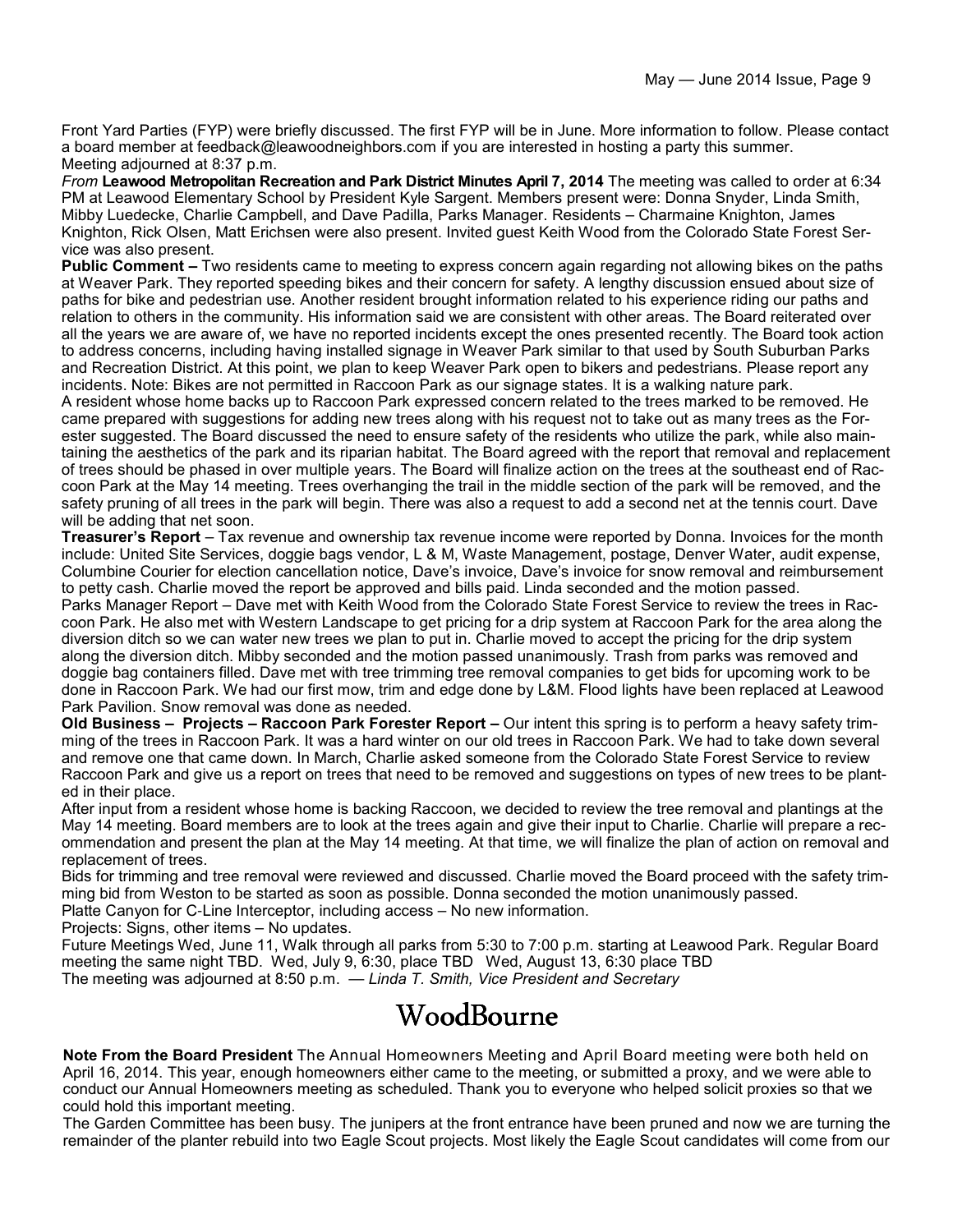neighborhood.

It was wonderful to see so many families at the Easter Egg hunt. Thank you to James Meyer, John and Marsha Smith, and all the volunteers for putting on such a great event.

There seems to be an increase in the number of complaints about speeding in the neighborhood and especially along Freemont and Roxbury. Let's pass the word around and get people to slow down before we need to take more drastic measures.

As you receive this newsletter, we will be getting ready to open the pool for another summer season. We hope that all of our community members enjoy all of the common amenities that this neighborhood has to offer. If you ever see a common area in need of repair, please contact either Management Specialists or a Board member so that we can get the item addressed as soon as possible.

Our next Board meeting will be held on May 21, 2014, at 7:00 p.m. at the Clubhouse. Please contact Kim Herman with Management Specialists at 720-974-4234 with any questions. — *Jay Hansen, President*

## **Williamsburg II News**

*From* **President's Message** The Annual Easter Egg Hunt on Saturday April 12 was well attended and as always, a popular event. Mother Nature graced us with perfect weather, holding back her fury (or shall we say "flurries") until the next day. Thanks to all who came out and participated. An estimated 50 to 60 children were there for the "hunt" along with parents and grandparents. Congratulations to Brody for his guess of 512 beans in the Jelly Bean Jar Guess. He missed by only 6 (there were 506 in the jar). Special mention to the quarter in the egg winners, who received Easter basket prizes. In the age five and under group we had Gabby, Jacob, and Emily. Roy, Daniel and Bella were the winners in the age 6-10 group. Appreciation is extended to the Easter Bunny and the board members who volunteer their time year in and year out coordinating such events. Special mention to Beth Schneider of Keller Williams Realty for providing tatoos once again this year.

The month of May brings the much anticipated end of the school year. Many kids and adults as well may be catching spring fever and finding it difficult not to daydream about being outdoors in our beautiful Colorado climate. With this time of year comes spring cleaning, so mark those calendars and start prepping for the Community Garage Sale by cleaning out those closets, garages and basements!

*From* **HOA Meeting Minutes for April 1, 2014—**Mike Eppers called the meeting to order at 7:03 p.m. In attendance were Mike Eppers, Susan Ganz, Bill Ganz and Sharon Erickson.

Treasurer's Report: Susan Ganz reported that all items have been purchased for the Easter Egg Hunt on the 12th of April. Total spent was \$118.45. As of March 31, 2014 \$4645.00 in dues have been collected and deposited. This equates to 133 homes out of 317 homes or a 42% participation rate. An additional \$200 was received prior to this meeting and will be deposited. This will bring the participation rate to 44%. Along with the payment for the Easter Egg hunt, the following bills were paid: Website, Xcel and State Farm.

Architectural Committee Report: Bill Ganz reported that a homeowner submitted a request for a shed addition and fence replacement. The request met all covenant requirements and was approved – homeowner was reminded to get the appropriate county permits and approvals.

Covenant Control: A homeowner complained of a trailer parked in violation of covenants. A letter will be sent to the owner of the trailer reminding them of covenant restrictions concerning trailer and RV parking.

Old Business: The Easter Egg Hunt is scheduled for Saturday, April 12th at Eagle Meadows Park. Supplies have been purchased for the event. Beth Schneider, local realtor, will provide "tattoos" for children attending. Board members assisting with the event will meet at the park at 9:15 the morning of the event. The sign board will be updated to show date, time and location of the hunt.

The dog park proposed for the sledding hill area has been put on hold, Foothills has backed out of participating after receiving negative feedback from surrounding homeowners as well as no definite source of financing.

New Business: The term for President and Secretary expired this year – those positions were filled at this meeting. Mike Eppers agreed to continue as President and Sharon Erickson agreed to continue as Secretary. Both positions are two year terms expiring in 2016.

After "elections" the board members present turned the discussion to the future of the board and the homeowner's association. Most of the board members have served for many years and have continued on as officers as well as running the events provided through the year. Despite repeated requests in the newsletter for homeowners willing to fill empty board positions at least one board position remains unfilled. The board also discussed the lack of homeowner participation at the monthly meetings. Many homeowners have been very positive in their feedback concerning the events provided and seem to be satisfied with the job the board is doing. Though the board has enjoyed organizing and participating in these events, they are ready for others to step forward. In years past there were different committees to assist the board with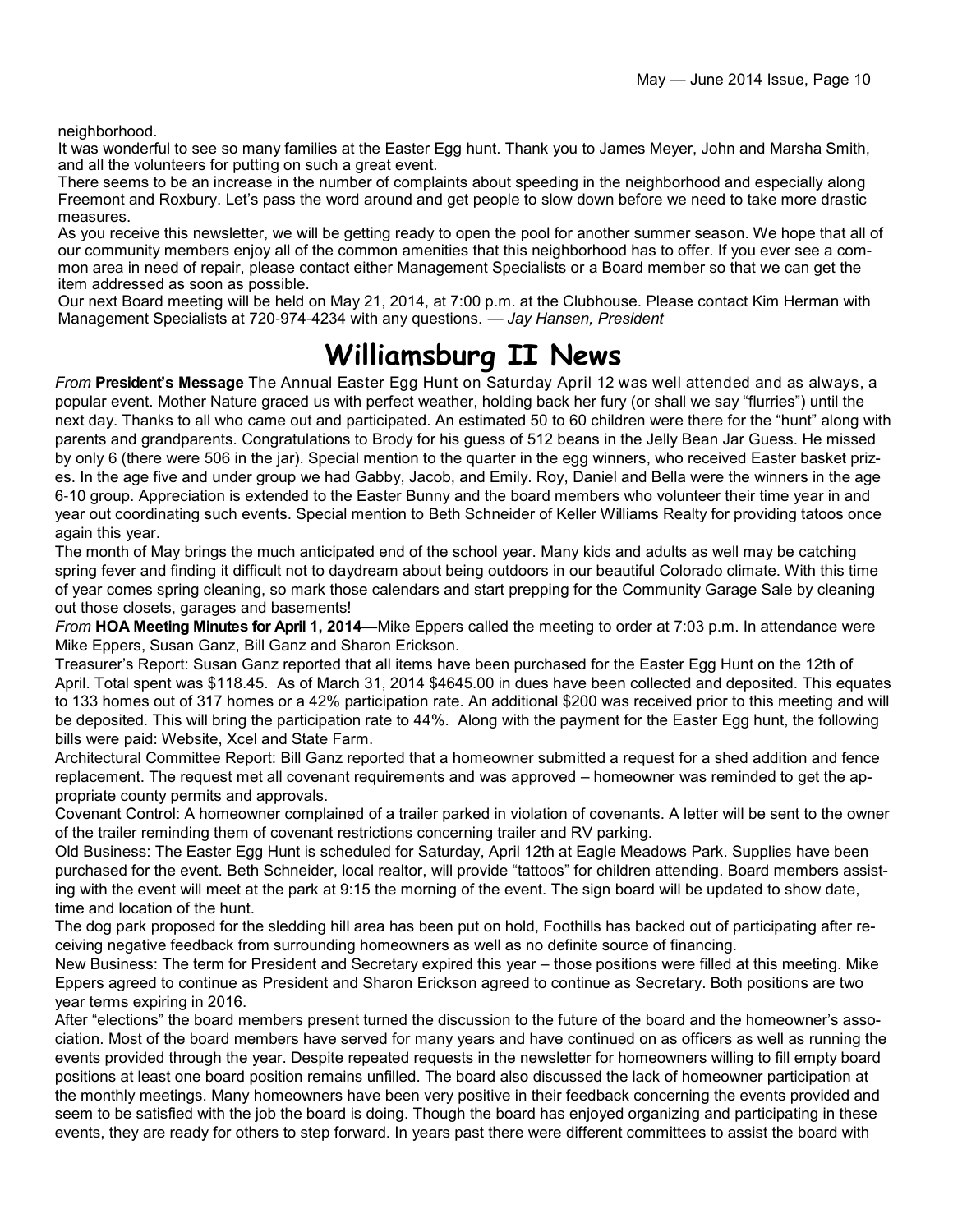events or other projects suggested by homeowners. The discussion included the likelihood that some of the present members will choose not to continue on the board. In light of this, the question becomes can the homeowners association continue. We are voluntary but still need a board and homeowner participation to continue. Not all board members were present at the meeting for this discussion and it was agreed to address the future of the HOA at the next meeting when all of the board is present.

Meeting adjourned at 8:10.

**Seniors Resource Center** The Seniors Resource Center's southwest branch has moved ifrom Southwest Plaza into a space in the shopping center on the northwestern corner of S Kipling Pkwy & W Bowles Ave. The location and hours are: 10181-B West Bowles Avenue Littleton, CO 80127, 303-979-6173, Tuesday - Saturday: 10:00 a.m. - 6:00 p.m.

**Off-leash Interference of a Service Dog —By Sheriff Ted Mink—In order to reduce the number** of occurrences, JCSO has established a campaign to help educate the community regarding interference with service dogs.

**JCSO cares** JCSO is taking an active role in investigating interference to service dogs, particularly with off-leash encounters involving other dogs. The law, for persons with disabilities, is crucial because of the potential impact to a disabled person whose dog is incapacitated or killed by another. This criminal matter requires investigation not only by animal control, but law enforcement as well. Service dogs are protected by the Americans with Disabilities Act and Colorado state law. The objective is to ensure that service dogs are not interfered with, harmed or killed. **Chargeable offense** Aside from the class II petty offense for a dog at-large or off-leash, did you

know that it is a crime to negligently permit a dog to intimidate, distract or interfere with a service



**Sheriff Ted Mink** 

dog? Interfering with a service dog can be a misdemeanor when the act of interference keeps the animal from continuing their work. Both physical and emotional trauma to a service dog can have a devastating consequence on both the dog and its owner. "Service animals are especially vulnerable to injury during an attack because they've been bred and trained to be non-aggressive," says Jefferson County Animal Control Manager Carla Zinanti. Allowing a pet to injure or interfere could result in a class 3 misdemeanor charge (C.R.S. 18-13-107), along with potential jail time. Additional consequences to the violator include restitution, costs associated with re-training or replacing a service dog, veterinary bills, lost income, attorney's fees and court costs.

**Why persons with disabilities need service dogs** Service dogs promote independence, self reliance, and participation for people with all types of disabilities. Service dogs are individually trained to do work or perform tasks for people with disabilities. Examples of such work or tasks include guiding people who are blind, alerting people who are deaf, pulling a wheelchair, protecting a person who is having a seizure, reminding a person with mental illness to take prescribed medications, calming a person with Post Traumatic Stress Disorder (PTSD) during an anxiety attack, or performing other duties. Service dogs are primarily working animals, and not pets.

**Based on a Real Incident** Q: What happens when an unleashed dog attacks a service dog? A: Disaster! **Example** Let's say Joe, the owner of Fluffy, is on a leisurely walk. Fluffy is not harnessed with a leash. Meanwhile, Larry is also walking on the same trail with his service dog, Boots. Fluffy attacks Boots injuring him. Because Boots is trained to be tolerant and non-reactive, he does not defend himself. Boot's training only lasts so long before his instincts kick in and a full fledge dog fight ensues.

After the dust settles the damage is assessed. Fluffy, the off-leash aggressor is injured and the owner is responsible for the altercation. Boots (the service dog) now has protective instincts after the fight and will be retired since he "broke" training and began fighting. Larry now has to get a replacement service dog. This could take months or years and costs quite a bit. Joe, Fluffy's owner will be charged on many counts and may face jail time. He will have to pay to replace Boots, reimburse Larry for the time he is without a service dog, and now has a criminal history. According to an expert in the field of service dogs at least one training organization values their animals at \$50,000. In our example the service dog becomes aggressive which necessitates a reason to retire. It is far more common for a dog to develop the equivalency of "doggie PTSD" says the service dog expert. The dog becomes more difficult to manage as a result of the trauma. As you can see, its' not a simple walk in the park when a dog is off leash.

**The Scoop for Unincorporated Jeffco** In 2013, JCSO Animal Control received 160 complaints specific to leash law violations (this does not include your garden variety dog running at-large - this is off-leash dogs in parks and neighborhoods). Those 160 complaints resulted in 432 responses by Animal Control, 15 summonses, 100 written warning notices, 22 verbal warnings, and 2 courtesy notifications. The first offense for a dog at-large is a mandatory fine between \$50.-\$1000. Dog at-large causing bodily injury, or dog off-leash causing bodily injury is a mandatory fine between \$100.-\$1000.

Animal Control Manager Carla Zinanti said, "The biggest problem for us is our inability to get to the park in time to witness the violations. We rely on folks to report the violation immediately and help us identify those responsible by providing a license plate number or address for the violator." To report off leash violations please call 303-277-0211 or 303-271-5070 or email: Animal-Control@jeffco.us